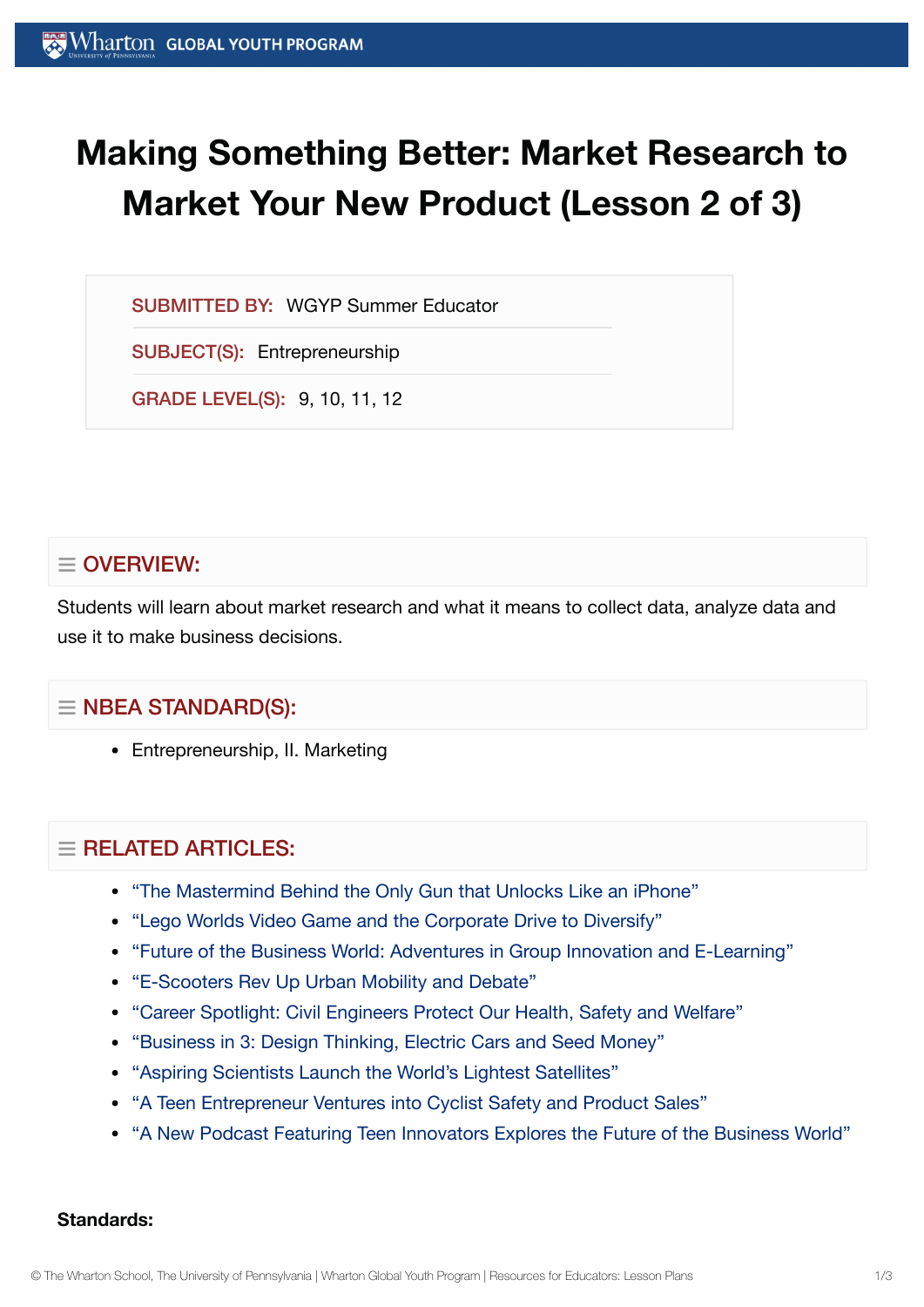• Analyze customer groups and develop a plan to identify, reach and keep customers in a specific target market.

#### **Common Core Standard(s):**

- CCR Standard for Reading:
- CCR Standard for Speaking and Listening: Prepare for and participate effectively in a range of conversations and collaborations with diverse partners, building on others' ideas and expressing their own clearly and persuasively.
- CCR Standard for Speaking and Listening: Integrate and evaluate information presented in diverse media and formats, including visually, quantitatively, and orally.

**Objectives/Purposes:** This is the second part of a three-part lesson. In this lesson, students will collect market research data, read and interpret the data and then make decisions based on the data.

## **Knowledge@Wharton Article:**

"Phillips Lighting CEO Rudy Provoost: Innovation Means Putting Consumers' Needs First"

## **Other Resources/Materials:**

- Newsprint or Posterboard
- Markers
- Computers with Excel, OR Graph Paper and Calculators
- "What Does the Data Say?" worksheet

## **Activity:**

## **Student [Worksheet](https://globalyouth.wharton.upenn.edu/wp-content/uploads/2012/02/Entreprenuership22_Entrepreneurwrksheet-1.doc)**

- 1. Do Now: As students walk in, they should take a copy of the article "Phillips Lighting CEO Rudy Provoost: Innovation Means Putting Consumers' Needs First*."* Students should read the article silently and be prepared to discuss it. (*5-10 min*)
- 2. Teacher will lead a discussion about the article. (*5 min*)